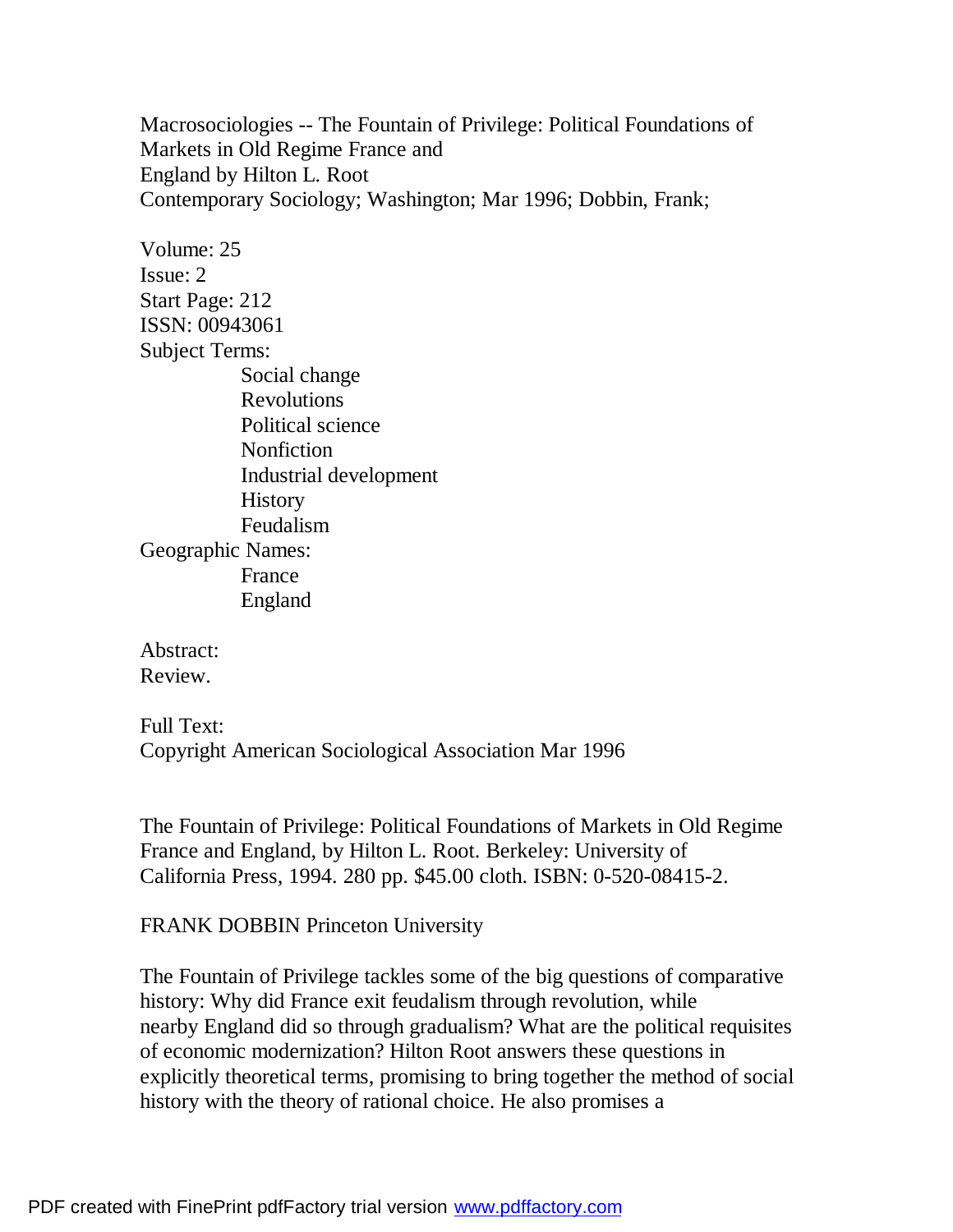deductive approach that will transcend the historical particulars of the cases at hand.

The book is engaging, compelling, at times brilliant. But it is neither especially rational choice nor especially deductive. Despite his proclaimed affinities, in practice Root shows us that rational choice institutionalism (a.k.a. positive theory of institutions PTI) and historical institutionalism (a.k.a. state-centered theory) have matured along parallel lines. Root's main argument would surely be music to the ears of both armies.

This book is very much in the traditions of Alexis de Tocqueville and Theda Skocpol. Like Tocqueville, Root explores the relative fragmentation of France's prerevolutionary elite by looking to the administrative and political structures that emerged under absolutism. Like Skocpol, in explaining revolution Root is more concerned with the conditions that undermine elite unity and state integrity than with the conditions that lead to popular revolt. Revolts are common enough, but where elites stick together revolts do not turn into revolutions.

Root's thesis has to do with the structure of the eighteenth-century English and French states. England and France organized distributional conflicts in the political sphere very differently. England's parliamentary system created a process of negotiation among elite factions--a process that incorporated diverse groups into politics and gave them a common interest in the continuity of the state. The parliamentary system permitted deals to be struck among factions competing for the nation's resources, deals that served many interests at once. By contrast, French absolutism created a series of vertical contracts between the crown and various elite factions that produced little sense of common interest and gave each faction an interest in regime turnover, for each (if not every) faction might strike a better deal with a new ruler. French absolutism depended on vertical cronyism rather than on horizontal deal-making. It did not produce elite unity sufficient to guard the state against revolt. The catalyst in Root's formula is economic expansion and the growth of markets. Expansion creates new distributive demands among groups with growing resources. England's parliamentary system proved more flexible for incorporating new groups with new claims, and more efficient for redistributing income and forming stabilizing political deals.